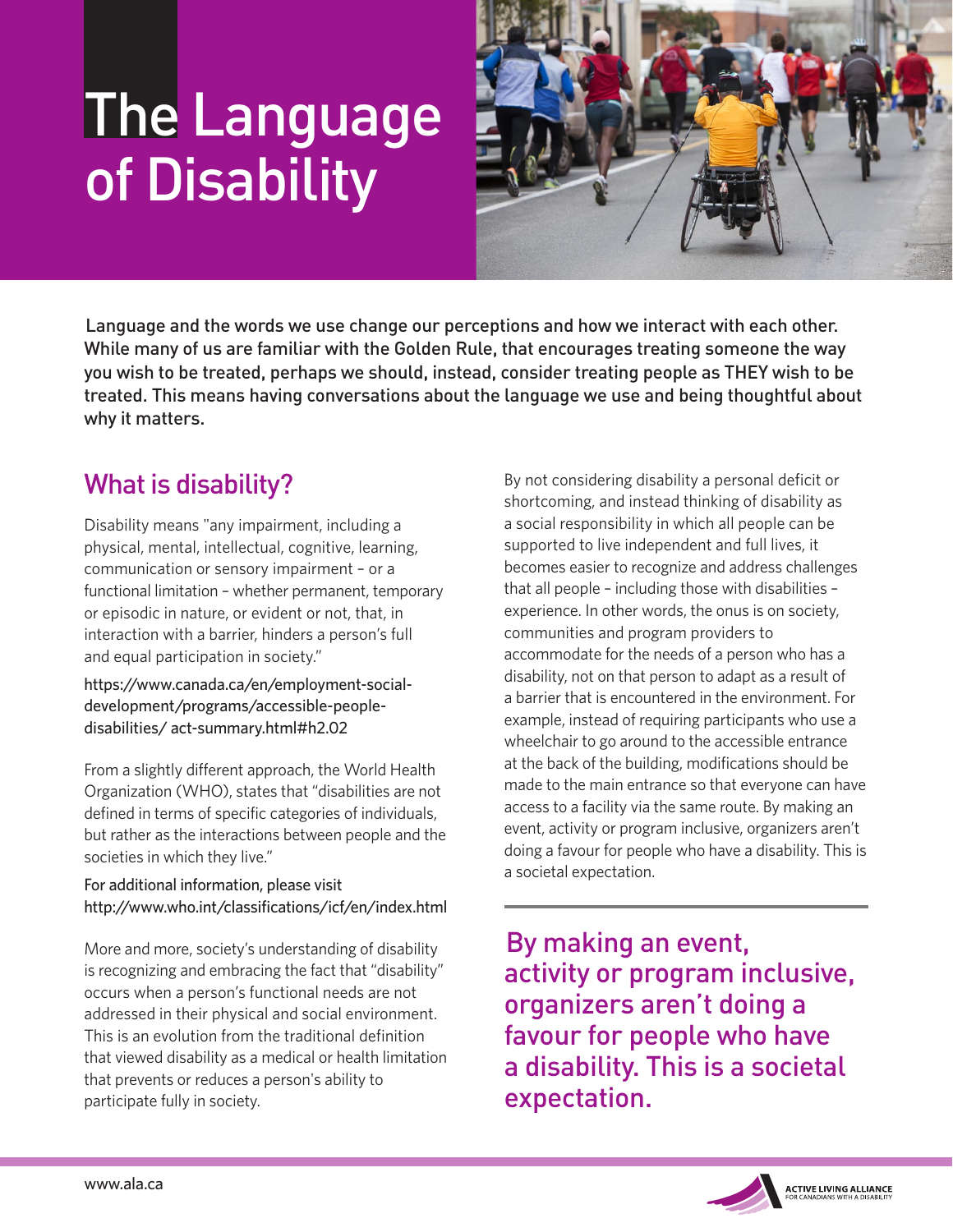

Asking the person what they prefer and respecting this preference is appropriate.

## What is inclusion?

According to the Oxford dictionary, inclusion is defined as "the practice or policy of providing equal access to opportunities and resources for people who might otherwise be excluded or marginalized, such as those who have physical or mental disabilities and members of other minority groups." In the context of community participation, this embraces the concept that everyone should be able to have access to the facilities, activities, and experiences that meet their individual needs and goals. Inclusion is social interaction vs. simply being physical present. It is more than just providing access – it's about making sure people feel like they belong.

Ableism presents a significant barrier to achieving inclusion. Ableism is the practice of discrimination and social prejudice against people with disabilities. It is based on the belief that those who do not have a disability are superior. It defines people by their disability. In the same way that racism discriminates against people based on ethnicity, and sexism discriminates based on gender, ableism results in stereotypes, misconceptions and generalizations about people with disabilities. It can take on many forms including, using inappropriate words or choosing an inaccessible venue for a meeting or event, or failing to comply with legislation that promotes accessibility. Whatever its form, ableism is discrimination in favour of non-disabled people.

#### The best place to start working towards inclusion is with the person!

Be respectful:

- Look at, and talk to the person, not the person they're with or their interpreter
- Don't ignore or dismiss a person with a disability if communication with them is going to be challenging. Be patient and don't pretend to understand when you don't!
- Make no assumptions about the person's ability or disability.
- If in doubt, ask the person who has a disability about appropriate terminology.

Often, a disability need not be recognized or referred to if it has no bearing on the context or situation. A disability is an attribute just like hair colour, height and other personal characteristics. We don't automatically refer to these attributes when speaking to/about a person and the same should apply to reference to a person's disability. However, if you need to refer to the person in relation to their disability, using person-first language is appropriate. For example, a person who is blind rather than a blind person.

In some cases, however, people may prefer to have their disability referred to up front (disabled person rather than person with a disability). This language reflects the person's values, identity and the ways that the environment impacts on their participation in society. Asking the person what they prefer and respecting this preference is appropriate.